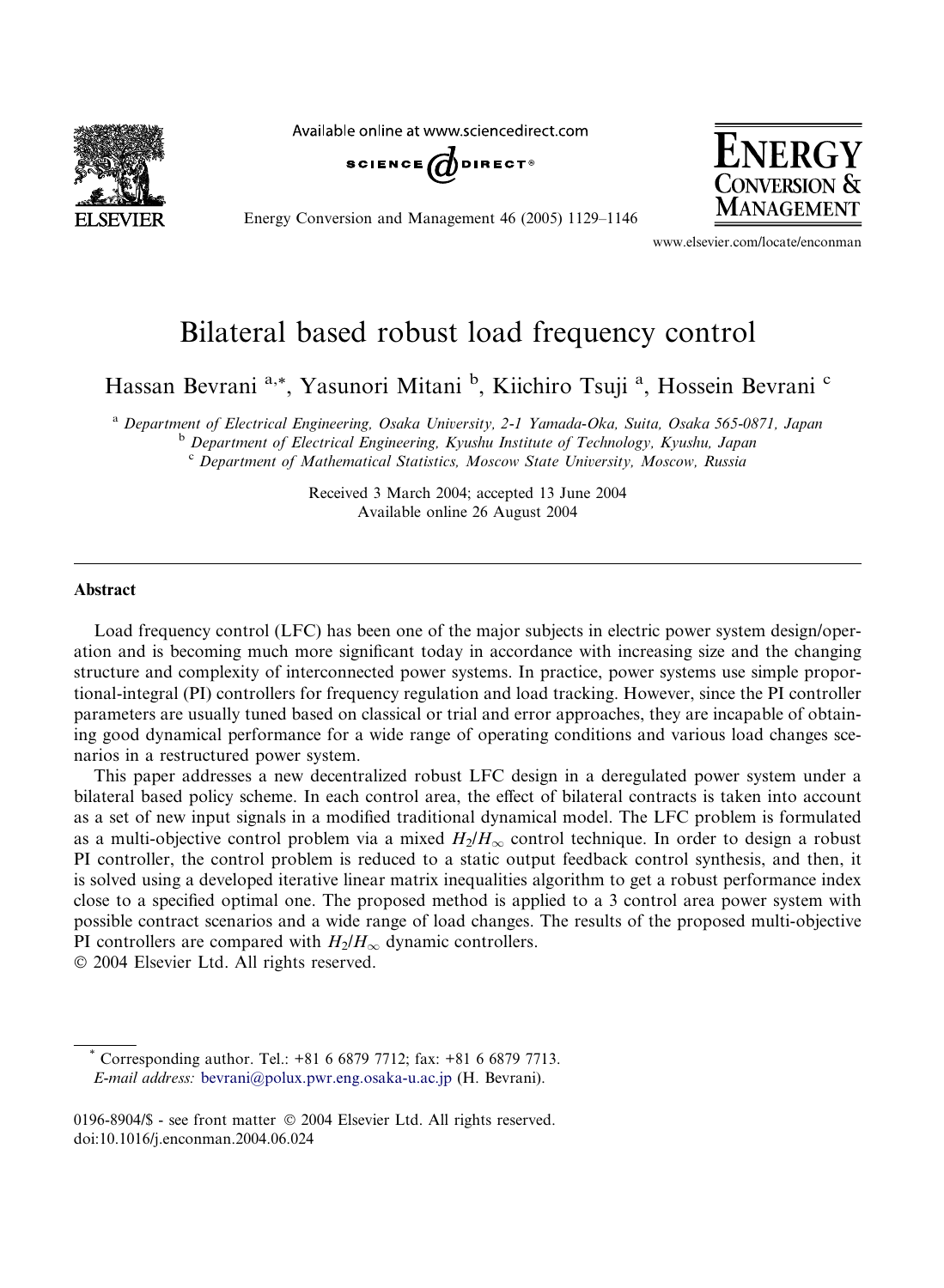Keywords: Load frequency control; Mixed  $H_2/H_\infty$  control; Restructured power system; Static output feedback control; Robust performance; Bilateral LFC scheme; Linear matrix inequalities (LMI)

## 1. Introduction

In a deregulated environment, load frequency control (LFC) as an ancillary service acquires a fundamental role to maintain the electrical system reliability at an adequate level. That is why there has been increasing interest for designing load frequency controllers with better performance during recent years, and several optimal and robust control strategies have been developed for LFC synthesis according to the changing environment of power system operation under deregulation. Some of them suggest complex state feedback or high order dynamic controllers, which are not practical for industry practices. Usually, the existing LFC in practical power systems uses proportional-integral (PI) type controllers that are tuned online based on classical and trial and error approaches. Furthermore, in most published reports, only one single norm is used to capture design specifications, while meeting all LFC design objectives by a single norm-based control approach with regard to the increasing complexity and changing power system structure is difficult.

Naturally, LFC is a multi-objective control problem. LFC goals, i.e. frequency regulation and tracking load changes and maintaining tie line power interchanges to specified values in the presence of generation constraints and dynamical model uncertainties, determines the LFC synthesis as a multi-objective control problem. Therefore, it is expected that an appropriate multi-objective control strategy could be able to give a better solution for this problem [\[1\].](#page--1-0) It is well known that each robust method is mainly useful to capture a set of special specifications. For instance, the  $H_2$ tracking design is more adapted to deal with transient performance by minimizing the linear quadratic cost of tracking error and control input, but the  $H_{\infty}$  approach (and  $\mu$  as a generalized  $H_{\infty}$ approach) is more useful in holding closed loop stability in the presence of control constraints and uncertainties. While the  $H_{\infty}$  norm is natural for norm bounded perturbations, in many applications the natural norm for the input–output performance is the  $H_2$  norm.

In this paper, the LFC synthesis problem is formulated as a mixed  $H_2/H_{\infty}$  static output feedback (SOF) control problem to obtain a desired PI controller. An iterative linear matrix inequalities (ILMI) algorithm is developed to compute the PI parameters. The model uncertainty in each control area is covered by an unstructured multiplicative uncertainty block. The proposed strategy is applied to a three control area example. The designed robust PI controllers, which are ideally practical for industry, are compared with the mixed  $H_2/H_{\infty}$  dynamic output feedback controllers (using the general LMI technique [\[2\]](#page--1-0)). The results show the PI controllers guarantee the robust performance for a wide range of operating conditions as well as  $H_2/H_{\infty}$  dynamic controllers. The preliminary steps of this work are given in Refs. [\[1,3\].](#page--1-0)

This paper is organized as follows: the generalized LFC model in a bilateral based power system market is given in Section 2. Section 3 presents the problem formulation via a mixed  $H_2/H_{\infty}$  technique for a given control area. The PI based multi-objective LFC design using a developed iterative LMI (ILMI) is given in Section 4. The proposed methodology is applied to a 3 control area power system as a case study in Section 5. Finally, to demonstrate the effectiveness of the proposed method and to compare with mixed  $H_2/H_{\infty}$  dynamic output feedback control design, some simulation results are given in Section 6.